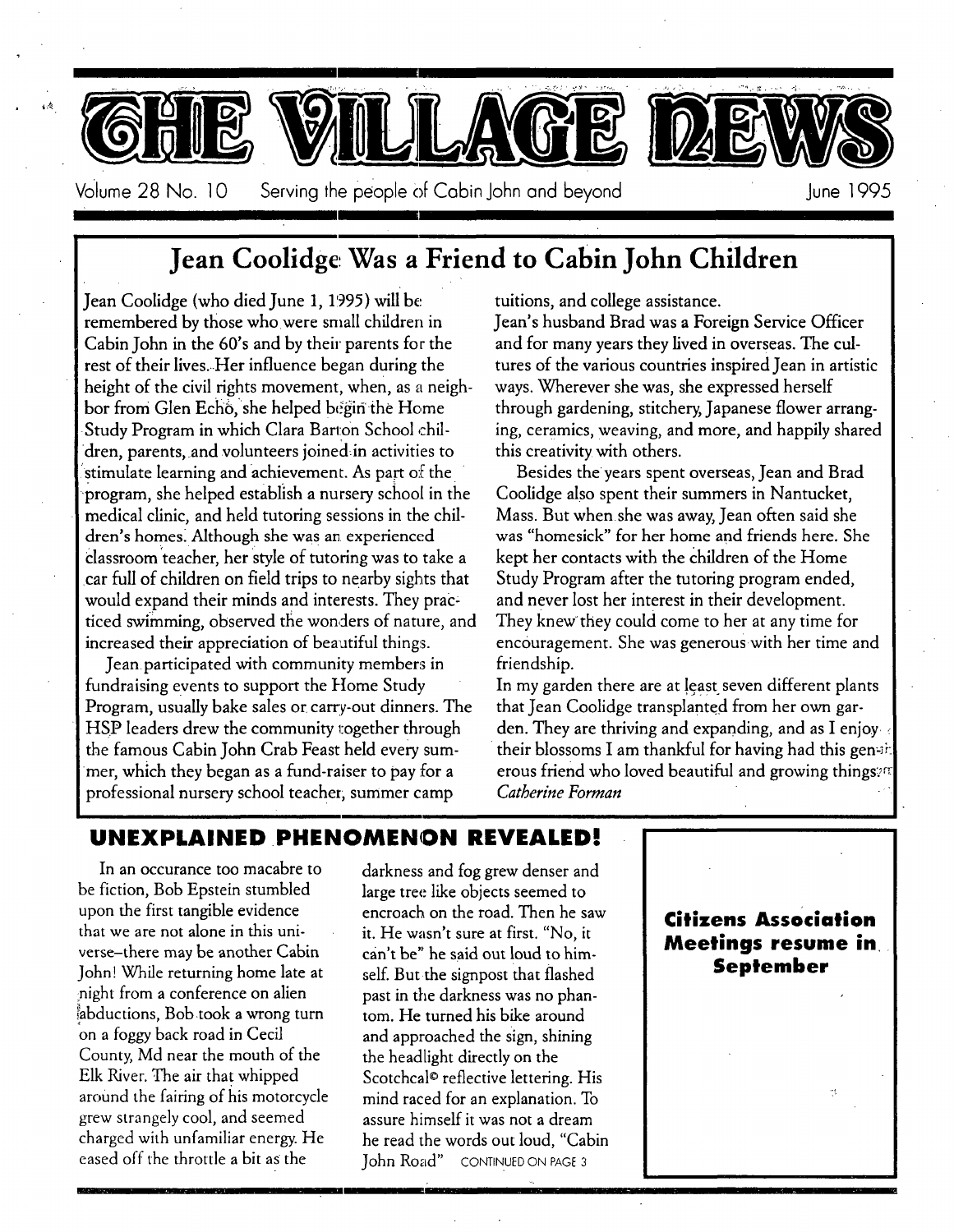## Looking Backwards in Cabin John

June is always a busy month in Cabin John with the end of school. Looking back in Cabin John's history, it was June 13, 1928, that the first graduation ceremonies were held at the newly built Glen Echo-Cabin John School-later known as the Clara Barton School-which had been opened in March of that year with an enrollment of 150 students and 5 teachers. Interesting note: in that first g~aduating class was sixth-grader Neal Potter who many years afterwards served as County Executive of Montgomery County and still sits on the County Council.

The end of the school came 46 years later when the County Board of Education voted to close it as of June 30, 1974, because of declining enrollment. Cabin John students were henceforth included in the Bannockburn School district. How to use the Clara Barton building has been an important topic of community concern ever since.

Twenty years ago, on June 17, 1975, occurred one of the most dramatic Citizens Association meetings in Cabin John's history. With the thermometer in the 90's 200 people packed the Clara Barton all-purpose room (then not air-conditioned!) to vote on a resolution to petition the County Council to rescind its "down zoning" to residential zoning of three properties on MacArthur Boulevard up to then classified as C-1 commercial. So intense were feelings on the issue that the Montgomery County Police Department actually had officers and a paddy wagon standing by.

The technicalities of the reclassification were a bit complex, and the County had acted in accordance with a community plan adopted 0nly a few years earlier. But for many ~citizens the basic issue was very simple: should the government take away the rights of the owner by restricting the uses he or she could make of the property?

The debate was fervent (but non-violent), with speeches restricted to two minutes each. After one hour came the vote, and by an overwhelming margin of 144 to 33 the meeting voted to call for rescission of the down zoning.

And so the three properties-which today are occupied by the Captain's Market, the Alpine Animal Hospital, and the Wild Bird Center-retained the commercial classification.

*Thanks to Village News Archivist Andy Rice for contributing this feature. If you have photos or mementos of the good old days in Cabin John, the Village News vaould like to use them with thi~ feature.* 

## **Neighborhood Events**

#### AT PALISADES POOL **FREE SWIM**

for Cabin John kids

Tuesdays and Thursdays from 11 AM to 1 PM Children under 7 years must be accompanied by an adult.

To announce an event in The Village News send a written notice **to:** Editor, PO Box 164, Cabin John Md 20818. The next deadline and mailing date is published on the inside back page.





#### **The Glen Echo Baptist Church**  Vassar Circle, Glen Echo, MD

Jesus Christ is our Lord, Saviour and God.He still performs miracles at the Glen Echo Baptist Church. A born again Fellowship. 229-4430.

Sunday Morning: Prayer 8:00, Family Sunday School 9:30, Worship and Praise, 11:00. All are invited!!

Sunday Evening: 6:00 Why we believe the Jewish Bible, 7:00 Praise, Testimonies, Worship, Singing.

Wednesday Evening: 7:00 Prayer, Testimonies, Bible questions

Friday Morning: 10:00 Community prayer and Bible study

Collecting food and clothing for the homeless and needy.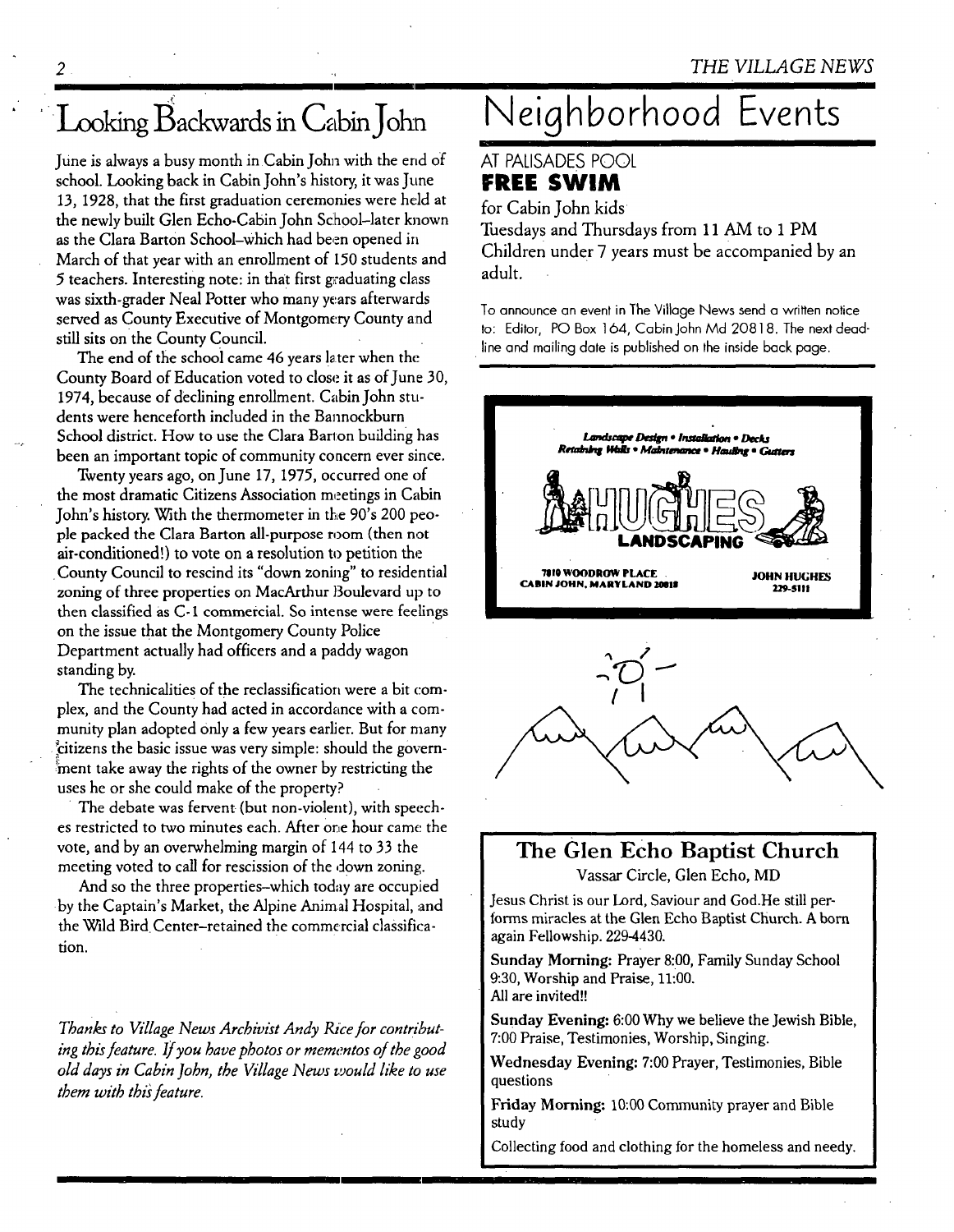#### **Cabin John Unexplained**

continued from page 1

When sources close to the investigation leaked the story to *The Village News,* we were skeptical. By all accounts, the conditions were hardly favorable to accurate observation. Bob claims to have explored the road briefly but was unable to provide manydetails. His account includes a description of several "mailboxes" along the road. But an independent investigation conducted by *The Village News* staff uncovered evidence even more astounding. In a telephone interview with *The Village News,* Craig, the postmaster of nearby Earleville when asked about the origin of the name stated,[ereepy bockground music] "...I don't know, it's an old name, there's a creek up there called

Cabin John Creek, I think it's named after that."

*The V~llage News* is organizing an expedition to the area later this summer to collect data, take photographs of the area, and find out if there are any good barbecue establishments nearby. Two lines of inquiry are currently being pursued: 1. That a true parallel reality has been discovered. To test this theory we will study the traffic engineering at the ramp to their Clara Barton Parkway. Any similarities to ours will verify the theory since something so bizarre could never happen twice.

2. That the historical character known as "John of the Cabin" was actually a franchise. The discovery of other Cabin Johns will be needed to support this theory.

#### **Help produce The Village News**

**The Village News welcomes contributions of news items, stories (real or made up), artwork and photographs.** 

**We also need somebody to help us boost our advertising revenue. It could be a great project for a young person interested in business.** 

> Call Gerry Quinn at 229-8030



IF- ! -- -- M I I11

 $\overline{\mathbf{3}}$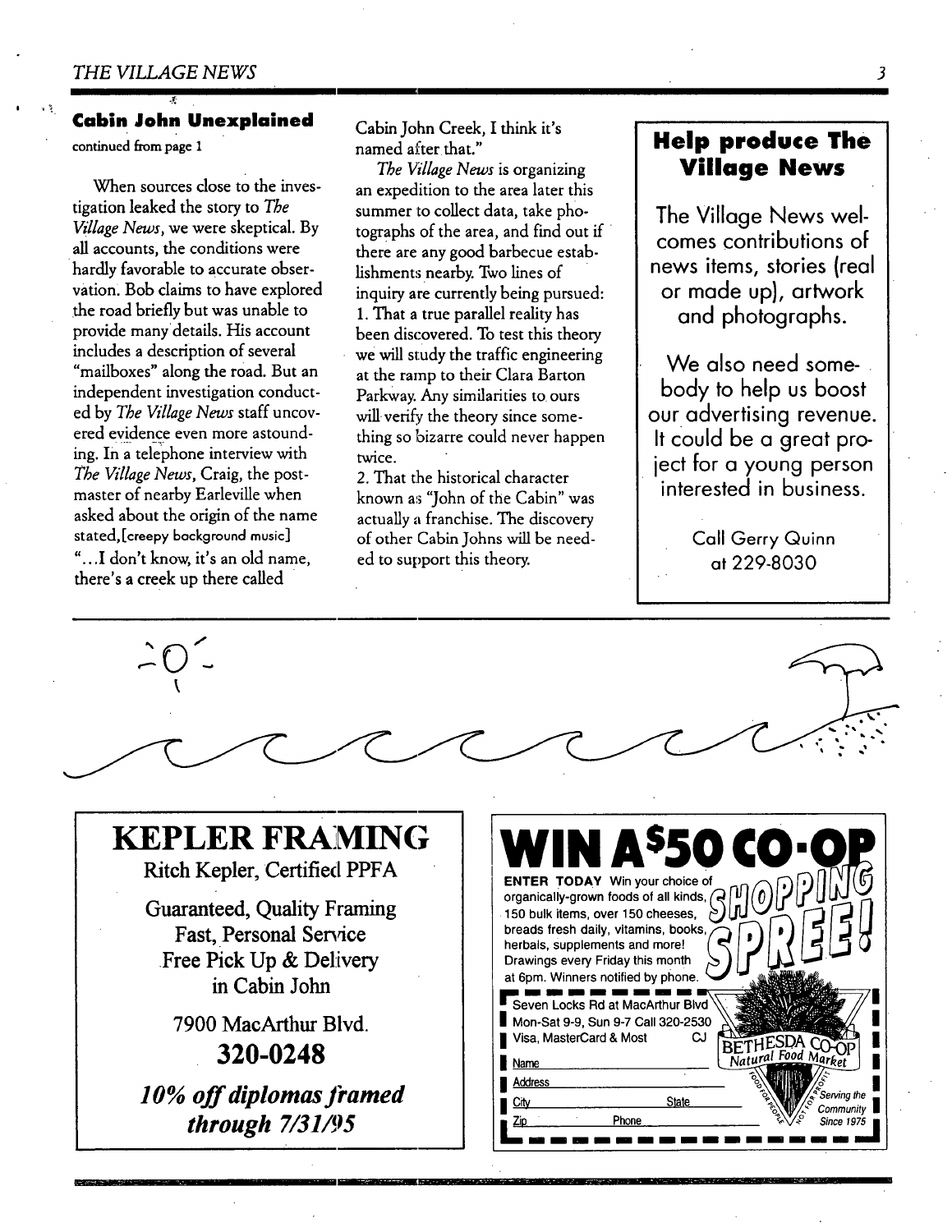## NETTER

Most Cabin Johners are aware of the ever-increasing traffic through the neighborhood, recognizing that it poses a real threat to our way of life here. But, what many do not realize is that there is a subtle phenomenon happening here, which poses a far greater threat to шš

One by one, those remaining out of the way lots filled with native wildflowers, grasses, and trees (provid ing rich habitats to area birds. butterflies, and other wildlife) are giving way to out-of-character-houses surrounded by sterile barren lawns. Worst still the builders of these new houses are trying to force their non-Cabin John views and tastes on us. Here's a case in point:

Up until two years ago, there was orly one house (circa 1921) on the south side of Cabin Road: where Toel Rosenthal has lived for 24 years. If you have children, chances are you already know Joel they flock to his yard and he amicably accommodates them. There have even been "field trips" to Joel's for the kids at the Clara Barton Center. The reason for this is that Toel loves animals and his vard is home to a myriad of them including chickens, rabbits, birds, and a goat. Most of them have names; some are permanent residents, while others are there temporarily in order to get well. [oel has a knack for nursing sick or injured animals. Many neighbors, including myself, have brought animals to him for help. Joel also likes gardening. His yard is a jun gle-like mixture of trees, shrubs, and assorted plants, with a couple of ponds thrown in for good measure. Songbirds, frogs, toads, and other wildlife abound in this mini botanical paradise.

When the wooded lot next to loel's (which was home to Wood Pee Wees, Warblers, and Northern Orioles) was sold and bulldozed, we were all saddened When the garish house was built and offered for sale at a ridiculous price, we were appalled. When the house subsequently did not sell, we felt vindicated. Perhaps builders would get the message - people who come to live here want a "Cabin Tohn" style house, nestled into the landscape. But, we were mistaken. Instead of recognizing that his own misconceptions have caused his property to remain unsold, the builder has chosen to blame Joel, his property, his animals, and his way of life This situation angers me for several reasons. As a lecturer, writer, and garden designer, I am often called upon to talk about or design gardens that attract wildlife. I've designed butterfly gardens for local elementary schools; lectured on gardening for birds, creat

ing a wildlife habitat, pond ecology, and published articles on the benefits of sharing natural wonders with our children. The point being, there is a vast majority of people who want wildlife in their vards, want a little bio diversity, and are willing to do what it takes to get it. Why aren't builders recognizing this and constructing their properties accordingly? Why are they still shoving boring houses with even more boring yards down our throats? And why are they doing it in Cabin John? My family and I have lived here for eight years. There are things about our neighborhood that I take for grant  $ed: \mathbb{Z}$ 

That my immediate neighbors and I play this "who can let the grass gown the longest before mowing it game all summer.

That those same neighbors and I let our dead and dying trees stand so that woodpeckers can readily find food and nesting sites amid the decaying wood. That if I take a walk around the neighborhood I might see a pig, a fox, a Red-tailed Hawk, a dilapidated shed, a huge brush pile, lime yellow shutters, a blue door.

These eclectic: interesting facets of Cabin John are precisely why I and many others live here. I think it's time for those narrow-minded builders to wake and smell the lumber. keep those cookie-cutter houses ou of Cabin John and stop harassing our long-time neighbors

**Marie Rojas** 

Cabin John

#### **EDITORS COMMENT**

The letter raises several issues that aren t necessarily related. It refers to a "Cabin John style" and to "non-Cabin John views and tastes." If anything distinguishes Cabin John, it is the *diversity* of styles, views, and tastes that coexist here. Diversity is valued. Some of us like wild vards. some like 'em manicured: It shouldn't be a cause for públic criticism.

The case of a speculator building a new house, then trying to force changes on somebody who has lived next door 24 years is well, another matter. If you don't like the neighborhood, don't buy the lot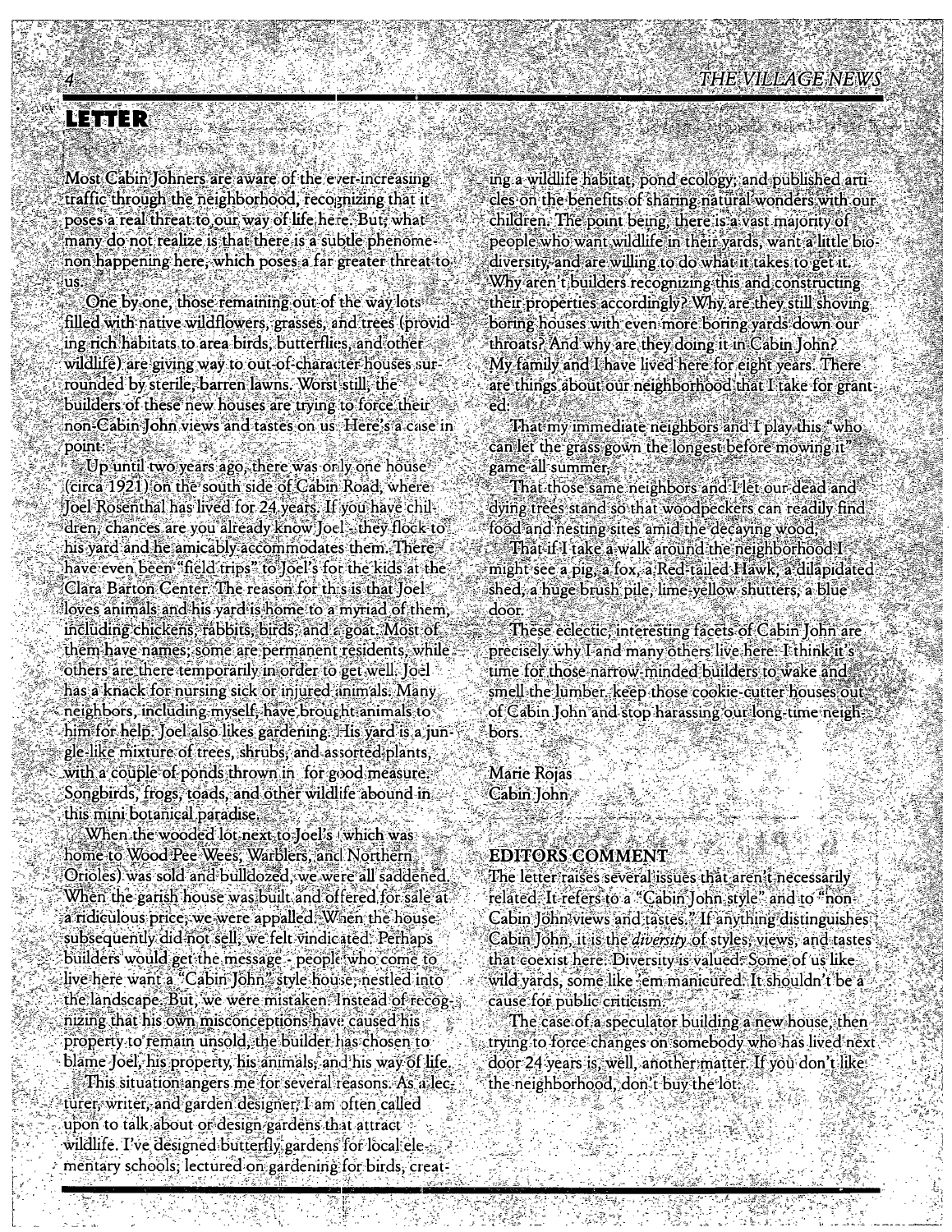#### *THE VILLAGE NEWS*

*4i* 

,,t



 $a$  community resource. Open 10-6 Daily 229-3141 7687 MacArthur Blvd. Cabin John



Cabin John is a very special place to live... Make the most of it!

*Suzanne Parmelee*  **Design/Development Realtor (301) 930-3345** 

**(301) 975-9500** 

**@LONG & FOSTEK** 

REALTORS"

### **CLASSlFFIED ADS-**

**FOR** RENT 2 Bedroom House. Excellent condition. Available July 1. 6427 79th Street. \$1200 per month. 229-3482.

J Cute, black, country kittens, one long hair, M & F, free. 229-7412.

**FOR** RENT Townhome in Cabin John / Glen Echo area. Three bedroom, 2 1/2 bath, finished bathroom, parking space, overlooking woods. \$1500/mon. 301 - 229-8315. Available Auqust 1.

**HOUSE** WANTED.TO RENT Two or three BR house wanted for responsible, friendly small family. Excellent local references. Ont to three year lease preferred. 301-365-2393 or 301-320-2781.

WANTED Responsible and experienced nanny / babysitter with excellent driving skills, car preferred, for two wonderful children, 3 and 6 yrs. of age, live in or out, full-time starting mid-August, references required. 320-5828 after 6:00 p.m.

To **place an ad** in the Village News classifieds send your ad before the first Saturday of the month to the address below. The cost is 25¢ per word. If you have questions, call Jerry Rhodes at 320-5219

The VILLAGE NEWS is published monthly except in July and December and is sent free to every household in Cabin John. Others may subscribe for \$5 per year.Send news, advertisments, letters, and subscriptions to:

The Village News

PO Box 164

Cabin John, Maryland 20818

The next deadline is 10 AM Saturday August 5 for the issue mailing August 15th.

People who make the Village News possible:

Barbara and Ger Quinn, Jerry Rhodes, Barbara and Reed Martin Contributors: Bob Epstein, Catherine Forman, Andy Rice



*Why* 

**Because I'm experienced.** 

**Because I'm local.** 

**Because I'm active in the**  community and committed to its welfare.

i

Because I can back up your sale with **innovative, effective marketing.** 

**Because I care!** 



5028 Wisconsin Avenue, N.W., **Washington, D.C. 20016** 

*f "-* 

I



**E** 

鱼瓜